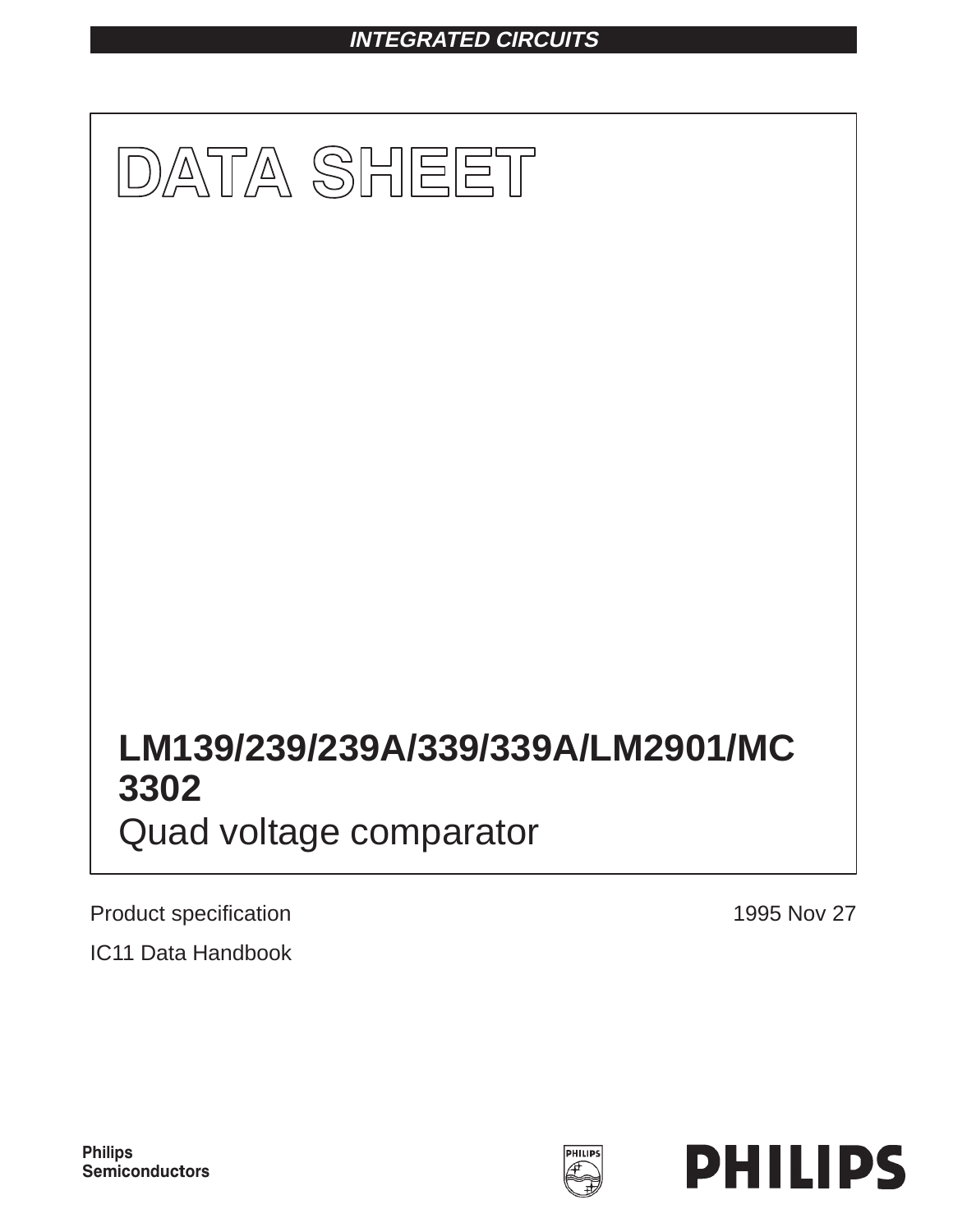# **LM139/239/239A/339/339A /LM2901/MC3302 Quad voltage comparator**

### **DESCRIPTION**

The LM139 series consists of four independent precision voltage comparators, with an offset voltage specification as low as 2.0mV max for each comparator, which were designed specifically to operate from a single power supply over a wide range of voltages. Operation from split power supplies is also possible and the low power supply current drain is independent of the magnitude of the power supply voltage. These comparators also have a unique characteristic in that the input common–mode voltage range includes ground, even though they are operated from a single power supply voltage.

The LM139 series was designed to directly interface with TTL and CMOS. When operated from both plus and minus power supplies, the LM139 series will directly interface with MOS logic where their low power drain is a distinct advantage over standard comparators.

## **FEATURES**

- $\bullet$  Wide single supply voltage range 2.0V<sub>DC</sub> to 36V<sub>DC</sub> or dual supplies  $\pm 1.0V_{DC}$  to  $\pm 18V_{DC}$
- Very low supply current drain (0.8mA) independent of supply voltage (1.0mW/comparator at  $5.0V<sub>DC</sub>$ )
- Low input biasing current 25nA
- Low input offset current ±5nA and offset voltage
- Input common–mode voltage range includes ground
- Differential input voltage range equal to the power supply voltage
- Low output 250mV at 4mA saturation voltage
- Output voltage compatible with TTL, DTL, ECL, MOS and CMOS logic systems

### **APPLICATIONS**

- A/D converters
- Wide range VCO
- MOS clock generator
- High voltage logic gate
- Multivibrators

## **ORDERING INFORMATION**

| <b>DESCRIPTION</b>                           | <b>TEMPERATURE RANGE</b>             | <b>ORDER CODE</b> | DWG#     |
|----------------------------------------------|--------------------------------------|-------------------|----------|
| 14-Pin Ceramic Dual In-Line Package (Cerdip) | $-55$ to $+125^{\circ}$ C            | <b>LM139F</b>     | 0581B    |
| 14-Pin Plastic Dual In-Line Package (DIP)    | $-25^{\circ}$ C to $+85^{\circ}$ C   | <b>LM239AN</b>    | SOT27-1  |
| 14-Pin Plastic Dual In-Line Package (DIP)    | $-25^{\circ}$ C to $+85^{\circ}$ C   | <b>LM239N</b>     | SOT27-1  |
| 14-Pin Plastic Small Outline (SO) Package    | $-25^{\circ}$ C to $+85^{\circ}$ C   | <b>LM239D</b>     | SOT108-1 |
| 14-Pin Plastic Dual In-Line Package (DIP)    | $-40^{\circ}$ C to +125 $^{\circ}$ C | LM2901N           | SOT27-1  |
| 14-Pin Plastic Small Outline (SO) Package    | $-40^{\circ}$ C to $+125^{\circ}$ C  | LM2901D           | SOT108-1 |
| 14-Pin Plastic Dual In-Line Package (DIP)    | 0 to $+70^{\circ}$ C                 | LM339AN           | SOT27-1  |
| 14-Pin Plastic Small Outline (SO) Package    | 0 to $+70^{\circ}$ C                 | LM339D            | SOT108-1 |
| 14-Pin Plastic Dual In-Line Package (DIP)    | 0 to $+70^{\circ}$ C                 | LM339N            | SOT27-1  |
| 14-Pin Plastic Small Outline (SO) Package    | $-40^{\circ}$ C to +85 $^{\circ}$ C  | MC3302D           | SOT108-1 |
| 14-Pin Ceramic Dual In-Line Package (Cerdip) | $-40^{\circ}$ C to $+85^{\circ}$ C   | MC3302F           | 0581B    |
| 14-Pin Plastic Dual In-Line Package (DIP)    | $-40^{\circ}$ C to $+85^{\circ}$ C   | MC3302N           | SOT27-1  |
| 14-Pin Plastic Dual In-Line Package (DIP)    | $-55$ to $+125^{\circ}$ C            | <b>LM139N</b>     | SOT27-1  |

### **PIN CONFIGURATION**



**Figure 1. Pin Configuration**

## **EQUIVALENT CIRCUIT**



**Figure 2. Equivalent Circuit**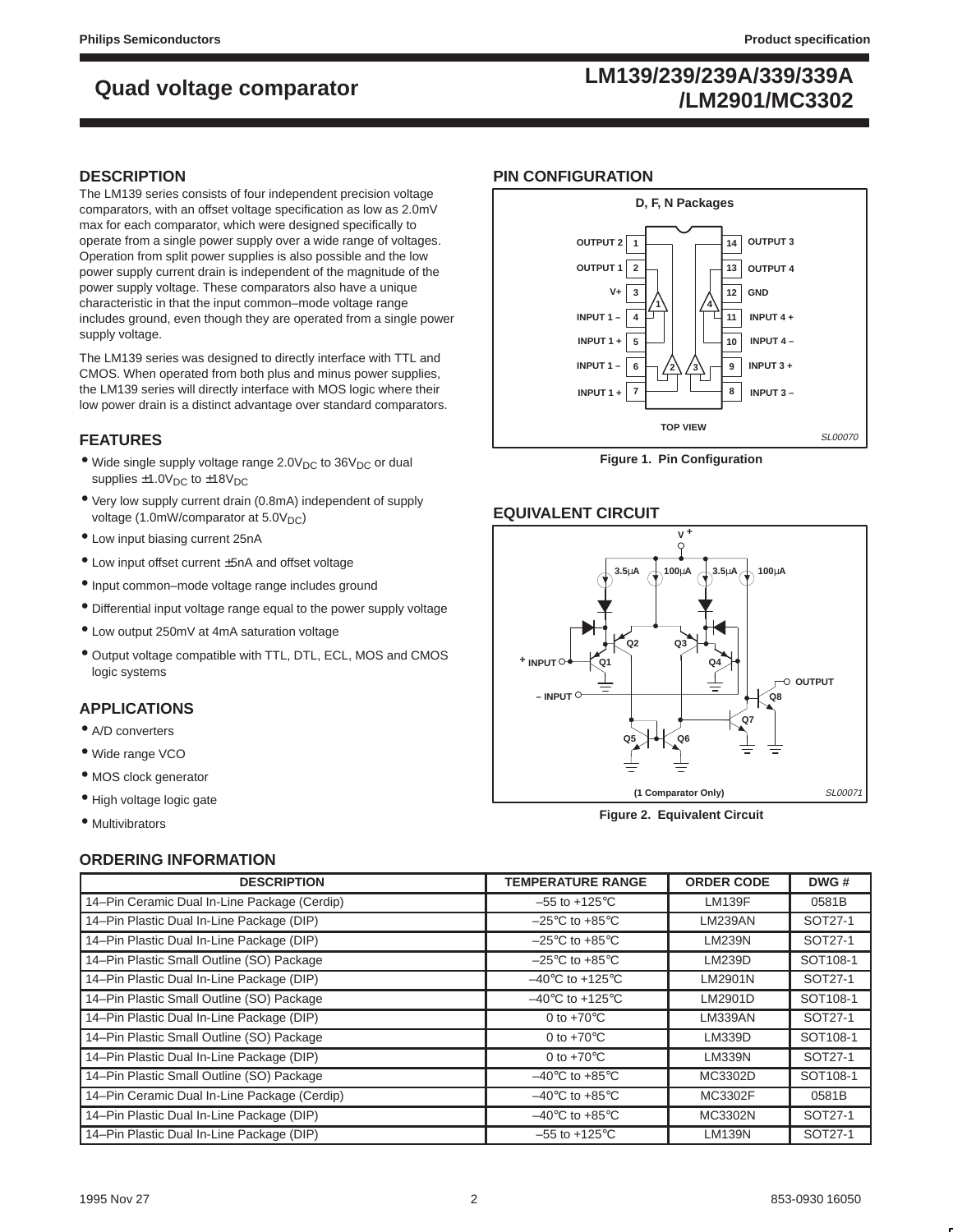### **ABSOLUTE MAXIMUM RATINGS**

| <b>SYMBOL</b>     | <b>PARAMETER</b>                                                           | <b>RATING</b>   | <b>UNIT</b>     |
|-------------------|----------------------------------------------------------------------------|-----------------|-----------------|
| $V_{\rm CC}$      | V <sub>CC</sub> supply voltage                                             | 36 or $\pm$ 18  | $V_{DC}$        |
| <b>VDIFF</b>      | Differential input voltage                                                 | 36              | $V_{DC}$        |
| $V_{IN}$          | Input voltage                                                              | $-0.3$ to $+36$ | $V_{DC}$        |
| $P_D$             | Maximum power dissipation,<br>$T_A = 25^{\circ}C$ (still-air) <sup>1</sup> |                 |                 |
|                   | F package                                                                  | 1190            | mW              |
|                   | N package                                                                  | 1420            | mW              |
|                   | D package                                                                  | 1040            | mW              |
|                   | Output short-circuit to ground <sup>2</sup>                                | Continuous      |                 |
| $I_{IN}$          | Input current $(V_{IN}<-0.3V_{DC})^3$                                      | 50              | mA              |
| $T_A$             | Operating temperature range                                                |                 |                 |
|                   | LM139                                                                      | $-55$ to $+125$ | $^{\circ}C$     |
|                   | LM239/239A                                                                 | $-25$ to $+85$  | $^{\circ}C$     |
|                   | LM339/339A                                                                 | 0 to $+70$      | $\rm ^{\circ}C$ |
|                   | LM2901                                                                     | $-40$ to $+125$ | $^{\circ}C$     |
|                   | MC3302                                                                     | $-40$ to $+85$  | $^{\circ}$ C    |
| T <sub>STG</sub>  | Storage temperature range                                                  | $-65$ to $+150$ | $^{\circ}$ C    |
| T <sub>SOLD</sub> | Lead soldering temperature (10sec max)                                     | 300             | $^{\circ}$ C    |

**NOTES:**

1. Derate above 25°C, at the following rates:

F Package at 9.5mW/°C

N Package at 11.4mW/°C

D Package at 8.3mW/°C

2. Short circuits from the output to V+ can cause excessive heating and eventual destruction. The maximum output current is approximately 20mA independent of the magnitude of V+.

3. This input current will only exist when the voltage at any of the input leads is driven negative. It is due to the collector–base junction of the input PNP transistors becoming forward biased and thereby acting as input diode clamps. In addition to this diode action, there is also lateral NPN parasitic transistor action on the IC chip. This transistor action can cause the output voltages of the comparators to go to the V+ voltage level (or to ground for a large overdrive) for the time duration that an input is driven negative. This is not destructive and normal output states will reestablish when the input voltage, which was negative, again returns to a value greater than  $-0.3V_{\text{DC}}$ .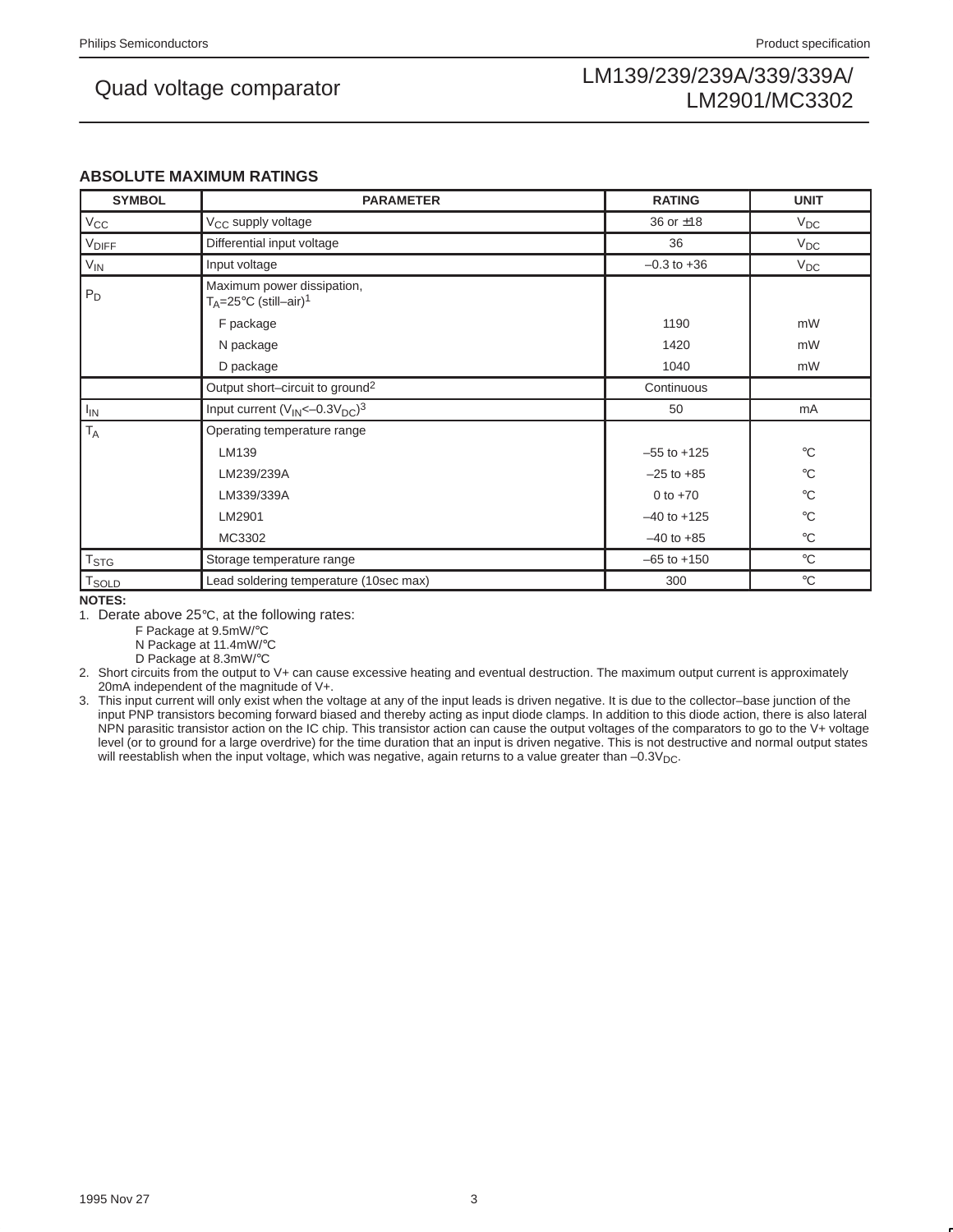## **DC AND AC ELECTRICAL CHARACTERISTICS**

V+=5V<sub>DC</sub>, LM139: –55°C ≤ T<sub>A</sub> ≤ 125°C; LM239/239A: –25°C ≤ T<sub>A</sub> ≤ 85°C; LM339/339A: 0°C ≤ T<sub>A</sub> ≤ 70°C;; LM2901: –40°C ≤ T<sub>A</sub> ≤ 125°C, MC3302:  $-40^{\circ}C \leq T_A \leq 85^{\circ}C$ , unless otherwise specified.

| <b>SYMBOL</b>    | <b>PARAMETER</b>                                |                                                                                                                                                           |                         | LM239A/339A |                          |             |  |
|------------------|-------------------------------------------------|-----------------------------------------------------------------------------------------------------------------------------------------------------------|-------------------------|-------------|--------------------------|-------------|--|
|                  |                                                 | <b>TEST CONDITIONS</b>                                                                                                                                    | Min                     | <b>Typ</b>  | Max                      | <b>UNIT</b> |  |
| $V_{OS}$         | Input offset voltage <sup>2</sup>               | $T_A = 25^\circ C$<br>Over temp.                                                                                                                          |                         | ±1.0        | ±2.0<br>±4.0             | mV<br>mV    |  |
| $\rm V_{CM}$     | Input common-mode voltage<br>range <sup>3</sup> | $T_A = 25$ °C<br>Over temp.                                                                                                                               | $\mathbf 0$<br>$\Omega$ |             | $V + -1.5$<br>$V + -2.0$ | $\vee$      |  |
| <b>VIDR</b>      | Differential input voltage <sup>1</sup>         | Keep all<br>$V_{IN}^s \geq 0V_{DC}$<br>(or V- if need)                                                                                                    |                         |             | $V +$                    | $\vee$      |  |
| <b>I</b> BIAS    | Input bias current <sup>4</sup>                 | $I_{IN(+)}$ or $I_{IN(-)}$ with output in<br>linear range<br>$T_A = 25^\circ C$<br>Over temp.                                                             |                         | 25          | 250<br>400               | nA<br>nA    |  |
| $\log$           | Input offset current                            | $I_{IN(+)}-I_{IN(-)}$<br>$T_A = 25^\circ C$<br>Over temp.                                                                                                 |                         | ±5.0        | ±50<br>±150              | nA<br>nA    |  |
| $I_{OL}$         | Output sink current                             | $V_{IN(-)} \ge 1 V_{DC}$ , $V_{IN}(+) = 0$ ,<br>$V_{\text{O}} \leq 1.5 V_{\text{DC}}$<br>$T_A = 25^{\circ}C$                                              | 6.0                     | 16          |                          | mA          |  |
|                  | Output leakage current                          | $V_{IN(+)} \ge 1 V_{DC}$ , $V_{IN}(-)=0$<br>$V_O = 5V_{DC}$ , TA=25°C<br>$V_O = 30V_{DC}$ , over temp.                                                    |                         | 0.1         | 1.0                      | nA<br>μA    |  |
| $I_{\rm CC}$     | Supply current                                  | $R_L = \infty$<br>on comparators,<br>$T_A = 25$ °C<br>$V+=30V$                                                                                            |                         | 0.8         | 2.0                      | mA          |  |
| $A_V$            | Voltage gain                                    | $R_{L} \ge 15k\Omega$<br>$V+=15V_{DC}$                                                                                                                    | 50                      | 200         |                          | V/mV        |  |
| VOL              | Saturation voltage                              | $V_{IN(-)} \ge 1 V_{DC}$ , $V_{IN(+)} = 0$ ,<br>I <sub>SINK</sub> ≤4mA<br>$T_A = 25^\circ C$<br>Over temp.                                                |                         | 250         | 400<br>700               | mV<br>mV    |  |
| $t_{LSR}$        | Large-signal response time                      | V <sub>IN</sub> =TTL logic swing, V <sub>REF</sub> =1.4V <sub>DC</sub> , V <sub>RL</sub> =5V <sub>DC</sub> ,<br>$R_L = 5.1k\Omega$ , T <sub>A</sub> =25°C |                         | 300         |                          | ns          |  |
| $t_{\mathsf{R}}$ | Response time <sup>5</sup>                      | $V_{RL}$ =5 $V_{DC}$ , R <sub>L</sub> =5.1k $\Omega$ ,<br>$T_A = 25^{\circ}C$                                                                             |                         | 1.3         |                          | $\mu$ s     |  |

See notes at the end of the Electrical Characteristics.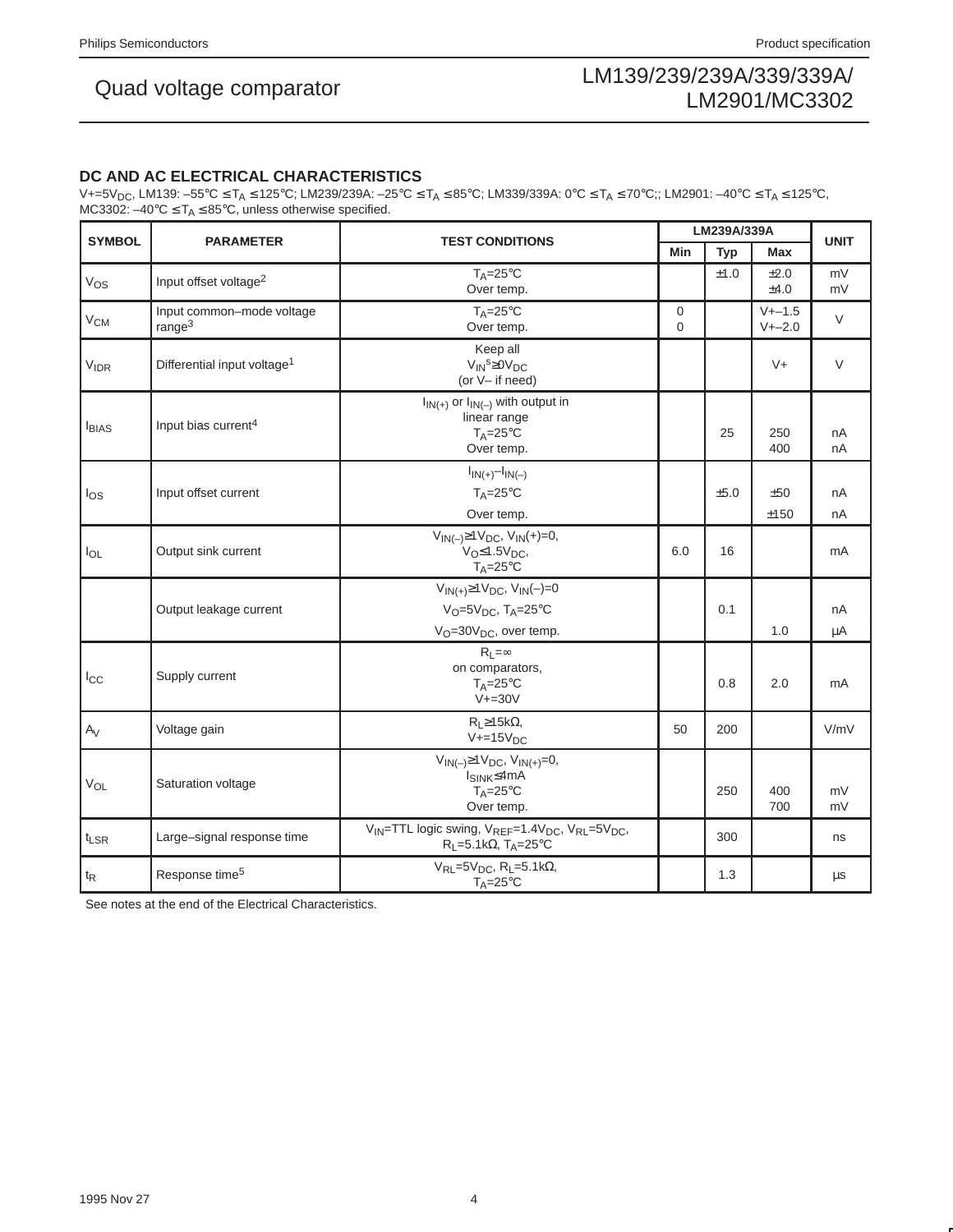## **DC AND AC ELECTRICAL CHARACTERISTICS**

V+=5V<sub>DC</sub>, LM139: –55°C ≤ T<sub>A</sub> ≤ 125°C; LM239/239A: –25°C ≤ T<sub>A</sub> ≤ 85°C; LM339/339A: 0°C ≤ T<sub>A</sub> ≤ 70°C; LM2901: –40°C ≤ T<sub>A</sub> ≤ 125°C, MC3302:  $-40^{\circ}$ C  $\leq$  T<sub>A</sub>  $\leq$  85°C, unless otherwise specified.

| <b>SYMBOL</b>         | <b>PARAMETER</b>                                | <b>LM139</b><br><b>TEST CONDITIONS</b>                                                                                                                  |                         |            | LM239/339                |                         |            | <b>UNIT</b>              |          |
|-----------------------|-------------------------------------------------|---------------------------------------------------------------------------------------------------------------------------------------------------------|-------------------------|------------|--------------------------|-------------------------|------------|--------------------------|----------|
|                       |                                                 |                                                                                                                                                         | Min                     | <b>Typ</b> | Max                      | Min                     | <b>Typ</b> | <b>Max</b>               |          |
| $V_{OS}$              | Input offset voltage <sup>2</sup>               | $T_A = 25^\circ C$<br>Over temp.                                                                                                                        |                         | ±2.0       | ±5.0<br>±9.0             |                         | ±2.0       | ±5.0<br>$\pm 9.0$        | mV<br>mV |
| V <sub>CM</sub>       | Input common-mode voltage<br>range <sup>3</sup> | $T_A = 25$ °C<br>Over temp.                                                                                                                             | $\mathbf 0$<br>$\Omega$ |            | $V + -1.5$<br>$V + -2.0$ | $\mathbf 0$<br>$\Omega$ |            | $V + -1.5$<br>$V + -2.0$ | $\vee$   |
| <b>VIDR</b>           | Differential input voltage <sup>1</sup>         | Keep all<br>$V_{IN}^s \geq 0V_{DC}$<br>(or V- if need)                                                                                                  |                         |            | $V +$                    |                         |            | $V +$                    | $\vee$   |
| <b>I</b> BIAS         | Input bias current <sup>4</sup>                 | $I_{IN(+)}$ or $I_{IN(-)}$ with output in<br>linear range<br>$T_A = 25^\circ C$<br>Over temp.                                                           |                         | 25         | 100<br>300               |                         | 25         | 250<br>400               | nA<br>nA |
| los                   | Input offset current                            | $I_{IN(+)} - I_{IN(-)}$<br>$T_A = 25^{\circ}C$<br>Over temp.                                                                                            |                         | ±3.0       | ±25<br>±100              |                         | ±5.0       | ±50<br>±150              | nA<br>nA |
| $I_{OL}$              | Output sink current                             | $V_{IN(-)} \ge 1 V_{DC}$ , $V_{IN}(+) = 0$ ,<br>$V_{\text{O}} \leq 1.5 V_{\text{DC}}$<br>$T_A = 25^\circ C$                                             | 6.0                     | 16         |                          | 6.0                     | 16         |                          | mA       |
|                       | Output leakage current                          | $V_{IN(+)} \ge 1 V_{DC}$ , $V_{IN}(-)=0$<br>$V_O = 5V_{DC}$<br>$T_A = 25^\circ C$<br>$V_O = 30V_{DC}$<br>over temp.                                     |                         | 0.1        | 1.0                      |                         | 0.1        | 1.0                      | nA<br>μA |
| $I_{\rm CC}$          | Supply current                                  | $R_1 = \infty$<br>on comparators,<br>$T_A = 25^\circ C$<br>$V+=30V$                                                                                     |                         | 0.8        | 2.0                      |                         | 0.8        | 2.0                      | mA       |
| $A_V$                 | Voltage gain                                    | $R_L \geq 15k\Omega$<br>$V+=15VDC$                                                                                                                      | 50                      | 200        |                          | 50                      | 200        |                          | V/mV     |
| <b>V<sub>OL</sub></b> | Saturation voltage                              | $V_{IN(-)} \ge 1 V_{DC}$ , $V_{IN(+)} = 0$ ,<br>้I <sub>SINK</sub> ≤4mA<br>$T_A = 25$ °C<br>Over temp.                                                  |                         | 250        | 400<br>700               |                         | 250        | 400<br>700               | mV<br>mV |
| $t_{LSR}$             | Large-signal response time                      | V <sub>IN</sub> =TTL logic swing, V <sub>REF</sub> =1.4V <sub>DC</sub> ,<br>$V_{RL}$ =5 $V_{DC}$ , R <sub>L</sub> =5.1k $\Omega$ , T <sub>A</sub> =25°C |                         | 300        |                          |                         | 300        |                          | ns       |
| $t_{\mathsf{R}}$      | Response time <sup>5</sup>                      | $V_{RL} = 5V_{DC}$ , R <sub>L</sub> =5.1k $\Omega$ ,<br>$T_A = 25^\circ C$                                                                              |                         | 1.3        |                          |                         | 1.3        |                          | μs       |

See notes on following page.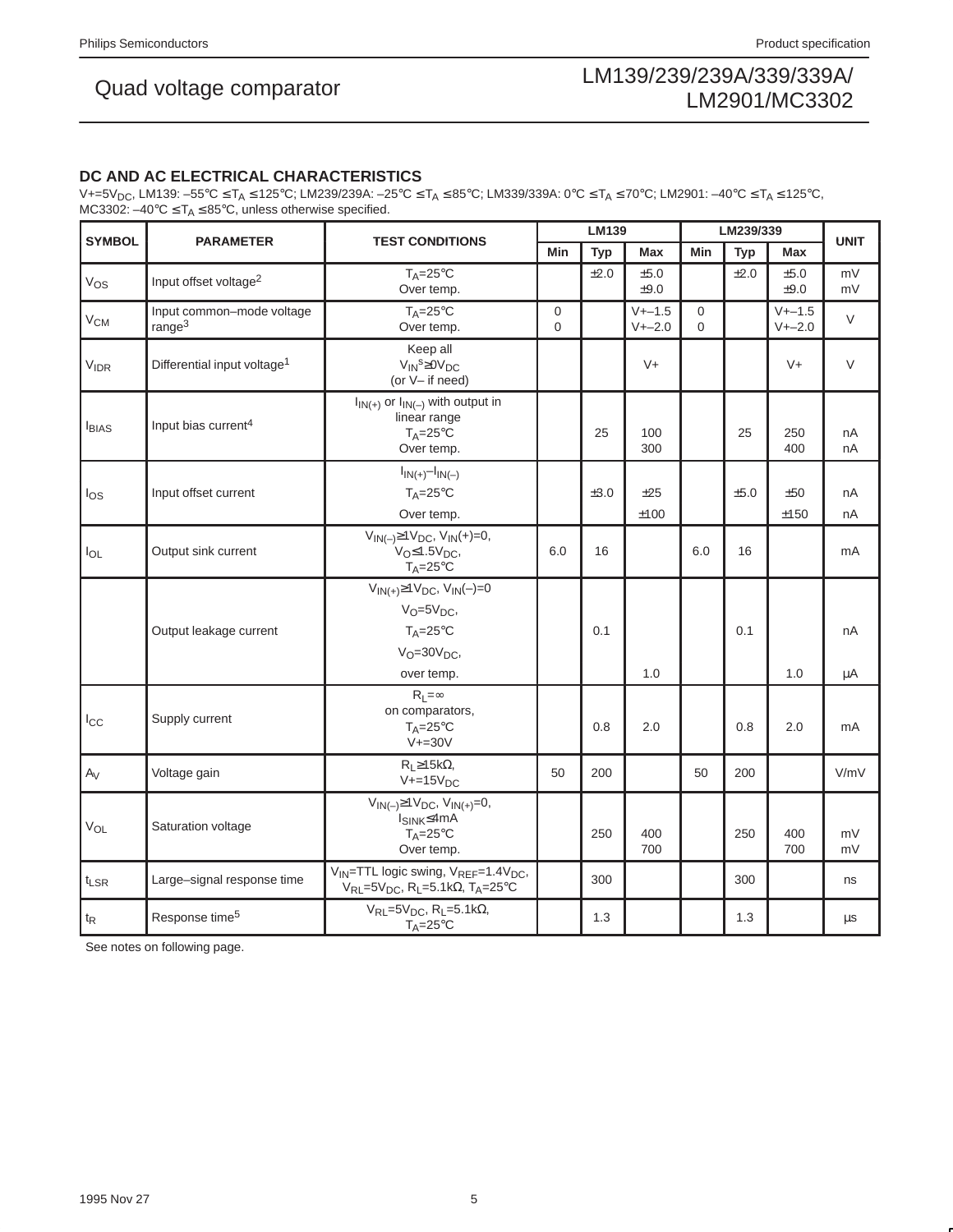## **DC AND AC ELECTRICAL CHARACTERISTICS**

V+=5V<sub>DC</sub>, LM139: –55°C ≤ T<sub>A</sub> ≤ 125°C; LM239/239A: –25°C ≤ T<sub>A</sub> ≤ 85°C; LM339/339A: 0°C ≤ T<sub>A</sub> ≤ 70°C; LM2901: –40°C ≤ T<sub>A</sub> ≤ 125°C, MC3302:  $-40^{\circ}C \leq T_A \leq 85^{\circ}C$ , unless otherwise specified.

| <b>SYMBOL</b>         | <b>PARAMETER</b>                        | <b>TEST CONDITIONS</b>                                                                                                                                  |             | LM2901     |             |             | <b>MC3302</b>  |              |             |  |
|-----------------------|-----------------------------------------|---------------------------------------------------------------------------------------------------------------------------------------------------------|-------------|------------|-------------|-------------|----------------|--------------|-------------|--|
|                       |                                         |                                                                                                                                                         | Min         | <b>Typ</b> | <b>Max</b>  | Min         | <b>Typ</b>     | <b>Max</b>   | <b>UNIT</b> |  |
| $V_{OS}$              | Input offset voltage <sup>2</sup>       | $T_A = 25$ °C<br>Over temp.                                                                                                                             |             | ±2.0<br>±9 | ±7.0<br>±15 |             | ±3.0           | ±20<br>±40   | mV<br>mV    |  |
|                       | Input common-mode voltage               | $T_A = 25^{\circ}C$                                                                                                                                     | $\mathbf 0$ |            | $V + -1.5$  | $\mathbf 0$ |                | $V + -1.5$   |             |  |
| V <sub>CM</sub>       | range <sup>3</sup>                      | Over temp.                                                                                                                                              | $\Omega$    |            | $V + -2.0$  | $\Omega$    |                | $V + -2.0$   | $\vee$      |  |
| $V_{IDR}$             | Differential input voltage <sup>1</sup> | Keep all<br>$V_{IN}^s \geq 0V_{DC}$<br>(or V- if need)                                                                                                  |             |            | $V +$       |             |                | $V +$        | $\vee$      |  |
| <b>I</b> BIAS         | Input bias current <sup>4</sup>         | $I_{IN(+)}$ or $I_{IN(-)}$ with output in<br>linear range<br>$T_A = 25^{\circ}C$<br>Over temp.                                                          |             | 25<br>200  | 250<br>500  |             | 25             | 500<br>1000  | nA<br>nA    |  |
| $I_{OS}$              | Input offset current                    | $I_{IN(+)}-I_{IN(-)}$<br>$T_A = 25$ °C<br>Over temp.                                                                                                    |             | ±5<br>±50  | ±50<br>±200 |             | ±5             | ±100<br>±300 | nA<br>nA    |  |
| $I_{OL}$              | Output sink current                     | $V_{IN(-)} \ge 1 V_{DC}$ , $V_{IN}(+) = 0$ ,<br>$VO \le 1.5VDC$<br>$T_A = 25^\circ C$                                                                   |             | 16         |             | 6           | 16             |              | mA          |  |
|                       | Output leakage current                  | $V_{IN(+)} \ge 1 V_{DC}$ , $V_{IN}(-)=0$<br>$V_O = 5V_{DC}$<br>$T_A = 25$ °C<br>$V_O = 30V_{DC}$<br>over temp.                                          |             | 0.1        | 1.0         |             | 0.1            | 1.0          | nA<br>μA    |  |
|                       |                                         | $R_1 = \infty$ on all comparators,                                                                                                                      |             |            |             |             | $\overline{8}$ | 1.8          | mA          |  |
| $I_{\rm CC}$          | Supply current                          | $T_A = 25^\circ C$                                                                                                                                      |             | 0.8        | 2.0         |             |                |              |             |  |
|                       |                                         | $R_l = \infty$ on all comparators, V+=30V                                                                                                               |             | 1.0        | 2.5         |             |                |              | mA          |  |
| $A_V$                 | Voltage gain                            | $R_1 \geq 15k\Omega$<br>$V+=15V_{DC}$                                                                                                                   | 25          | 100        |             | 2           | 100            |              | V/mV        |  |
| <b>V<sub>OL</sub></b> | Saturation voltage                      | $\overline{V_{IN(-)}} \ge 1 V_{DC}, V_{IN(+)} = 0,$<br>$I_{SINK} \leq 4mA$<br>$T_A = 25^{\circ}C$<br>Over temp.                                         |             | 400        | 400<br>700  |             | 150            | 400<br>700   | mV<br>mV    |  |
| $t_{LSR}$             | Large-signal response time              | V <sub>IN</sub> =TTL logic swing, V <sub>REF</sub> =1.4V <sub>DC</sub> ,<br>$V_{RL}$ =5 $V_{DC}$ , R <sub>L</sub> =5.1k $\Omega$ , T <sub>A</sub> =25°C |             | 300        |             |             | 300            |              | ns          |  |
| $t_{R}$               | Response time <sup>5</sup>              | $V_{RL} = 5V_{DC}$ , R <sub>L</sub> =5.1k $\Omega$ ,<br>$T_A = 25^{\circ}C$                                                                             |             | 1.3        |             |             | 1.3            |              | $\mu s$     |  |

### **NOTES:**

1. Positive excursions of input voltage may exceed the power supply level by 17V. As long as the other voltage remains within the common-mode range, the comparator will provide a proper output state. The low input voltage state must not be less than  $-0.3V_{DC}$  (or  $0.3V<sub>DC</sub>$  below the magnitude of the negative power supply, if used).

2. At output switch point,  $V_O \approx 1.4V_{DC}$ ,  $R_S = 0\Omega$  with V+ from  $5V_{DC}$  to  $30V_{DC}$ ; and over the full input common–mode range (0V<sub>DC</sub> to  $V + -1.5V<sub>DC</sub>$ . Inputs of unused comparators should be grounded.

3. The input common–mode voltage or either input signal voltage should not be allowed to go negative by more than 0.3V. The upper end of

the common–mode voltage range is V+ - 1.5V, but either or both inputs can go to 30V<sub>DC</sub> without damage.<br>4. The direction of the input current is out of the IC due to the PNP input stage. This current is essentially consta the output so no loading change exists on the reference or input lines.

5. The response time specified is for a 100mV input step with a 5mV overdrive. For larger overdrive signals, 300ns can be obtained (see typical performance characteristics section).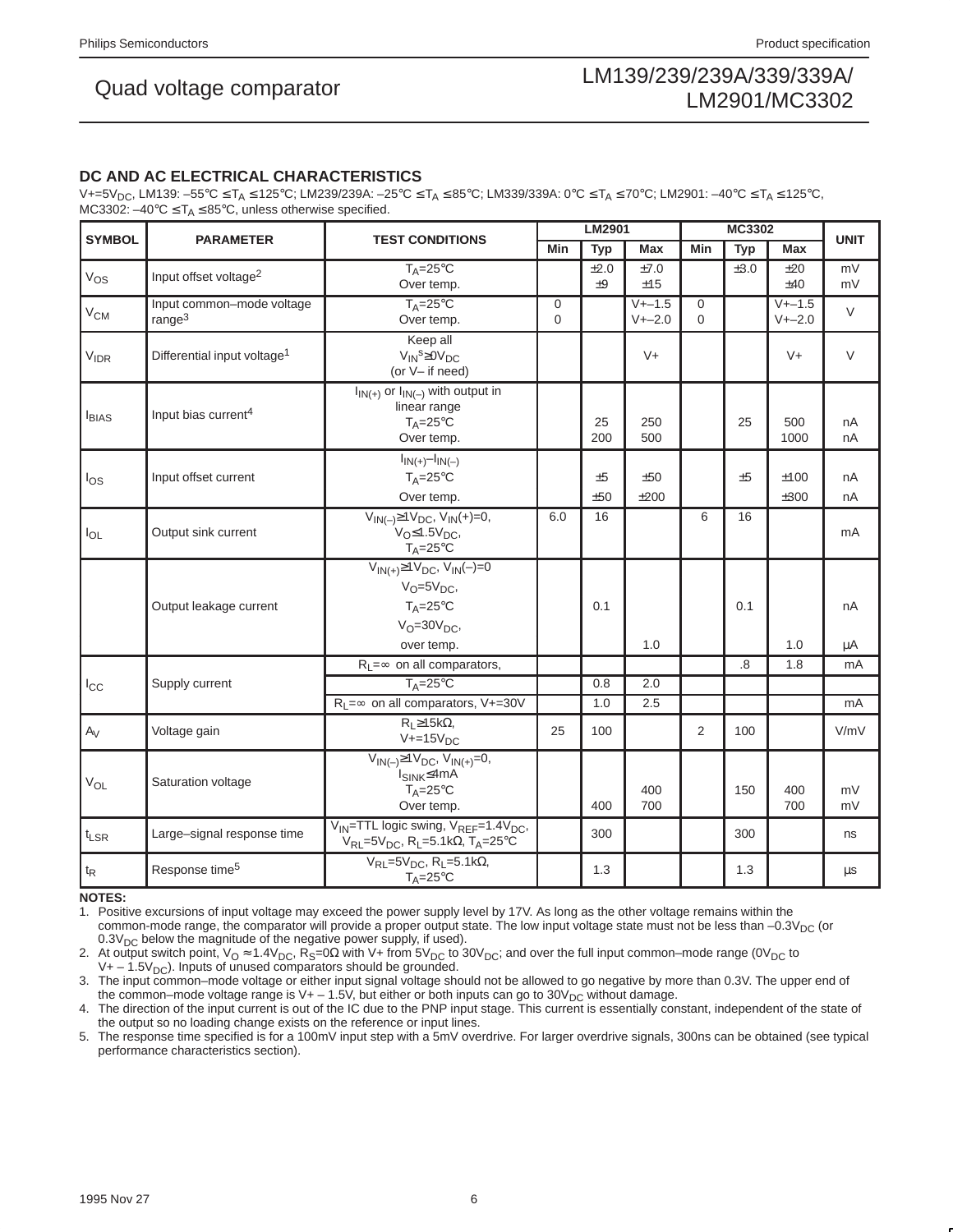## **EQUIVALENT CIRCUIT**



**Figure 3. Equivalent Circuit**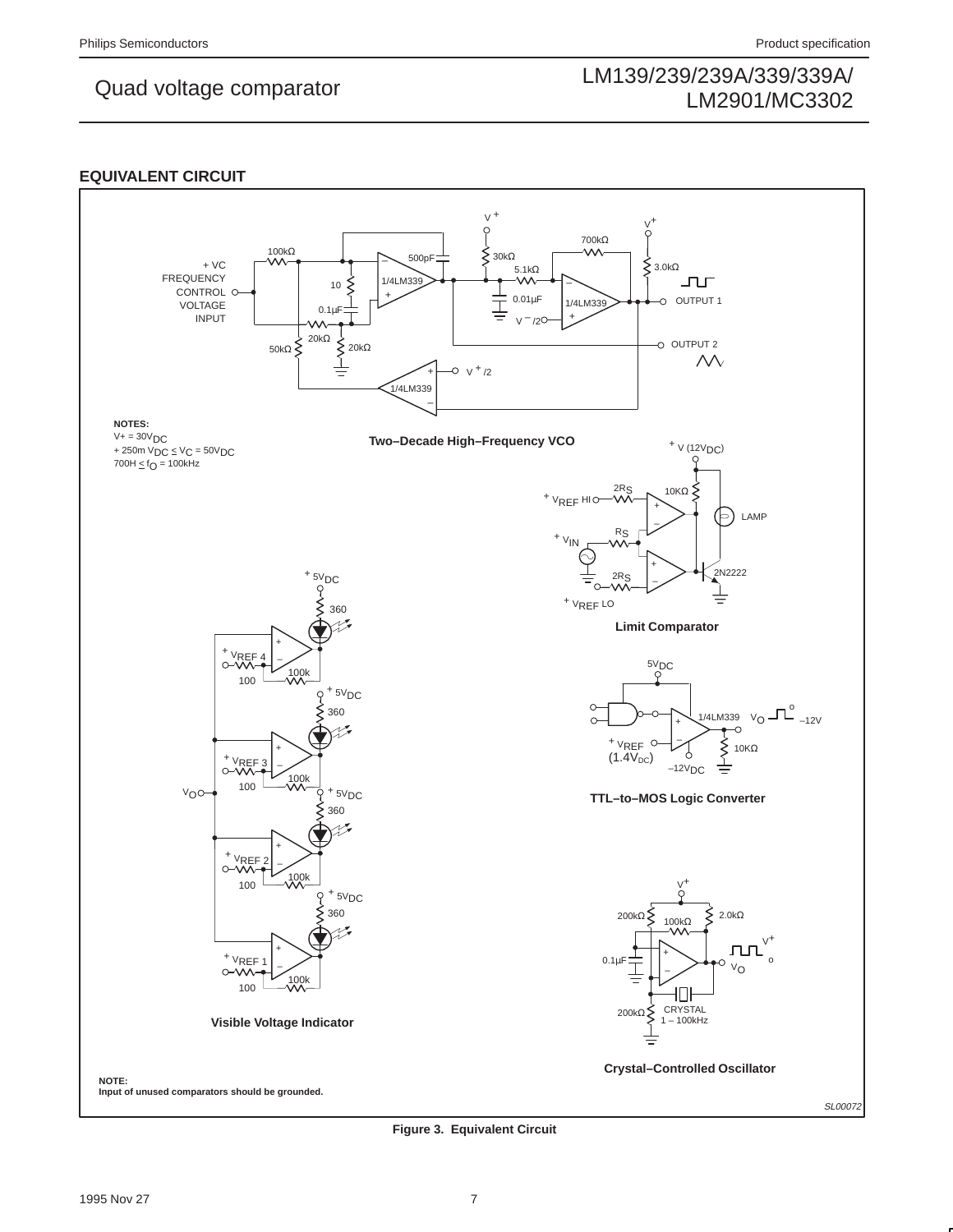## **TYPICAL PERFORMANCE CHARACTERISTICS**



**Figure 4. Typical Performance Characteristics**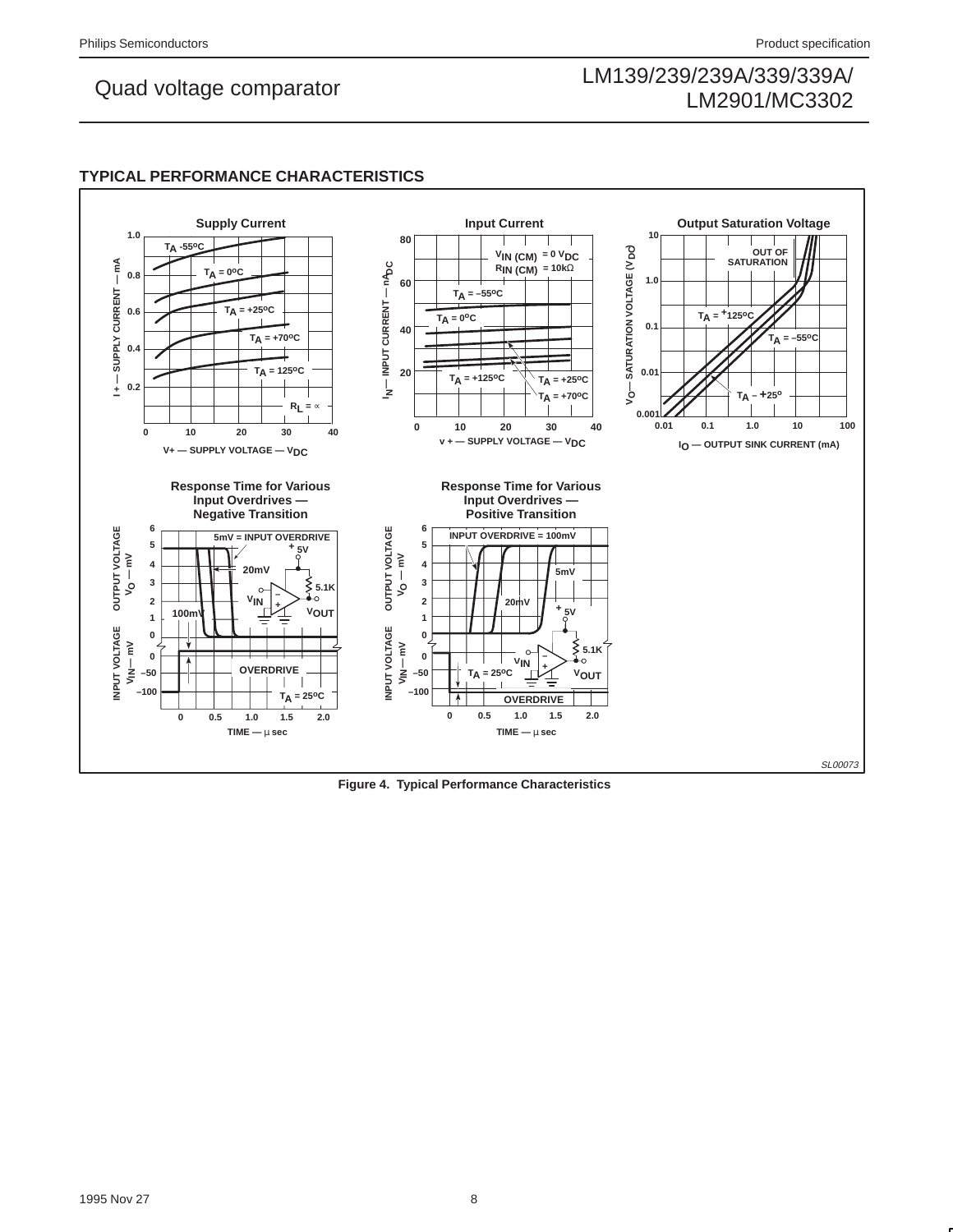| <b>DEFINITIONS</b>               |                              |                                                                                                                                                                                                                                                                  |  |  |  |  |  |  |  |
|----------------------------------|------------------------------|------------------------------------------------------------------------------------------------------------------------------------------------------------------------------------------------------------------------------------------------------------------|--|--|--|--|--|--|--|
| Data Sheet Identification        | <b>Product Status</b>        | <b>Definition</b>                                                                                                                                                                                                                                                |  |  |  |  |  |  |  |
| <b>Objective Specification</b>   | Formative or in Design       | This data sheet contains the design target or goal specifications for product development. Specifications<br>may change in any manner without notice.                                                                                                            |  |  |  |  |  |  |  |
| <b>Preliminary Specification</b> | <b>Preproduction Product</b> | This data sheet contains preliminary data, and supplementary data will be published at a later date. Philips<br>Semiconductors reserves the right to make changes at any time without notice in order to improve design<br>and supply the best possible product. |  |  |  |  |  |  |  |
| <b>Product Specification</b>     | <b>Full Production</b>       | This data sheet contains Final Specifications. Philips Semiconductors reserves the right to make changes<br>at any time without notice, in order to improve design and supply the best possible product.                                                         |  |  |  |  |  |  |  |

Philips Semiconductors and Philips Electronics North America Corporation reserve the right to make changes, without notice, in the products, including circuits, standard cells, and/or software, described or contained herein in order to improve design and/or performance. Philips Semiconductors assumes no responsibility or liability for the use of any of these products, conveys no license or title under any patent, copyright, or mask work right to these products, and makes no representations or warranties that these products are free from patent, copyright, or mask work right infringement, unless otherwise specified. Applications that are described herein for any of these products are for illustrative purposes only. Philips Semiconductors makes no representation or warranty that such applications will be suitable for the specified use without further testing or modification.

### LIFE SUPPORT APPLICATIONS

Philips Semiconductors and Philips Electronics North America Corporation Products are not designed for use in life support appliances, devices, or systems where malfunction of a Philips Semiconductors and Philips Electronics North America Corporation Product can reasonably be expected to result in a personal injury. Philips Semiconductors and Philips Electronics North America Corporation customers using or selling Philips Semiconductors and Philips Electronics North America Corporation Products for use in such applications do so at their own risk and agree to fully indemnify Philips Semiconductors and Philips Electronics North America Corporation for any damages resulting from such improper use or sale.

**Philips Semiconductors 811 East Arques Avenue P.O. Box 3409 Sunnyvale, California 94088–3409 Telephone 800-234-7381**

Philips Semiconductors and Philips Electronics North America Corporation register eligible circuits under the Semiconductor Chip Protection Act. Copyright Philips Electronics North America Corporation 1995 All rights reserved. Printed in U.S.A.